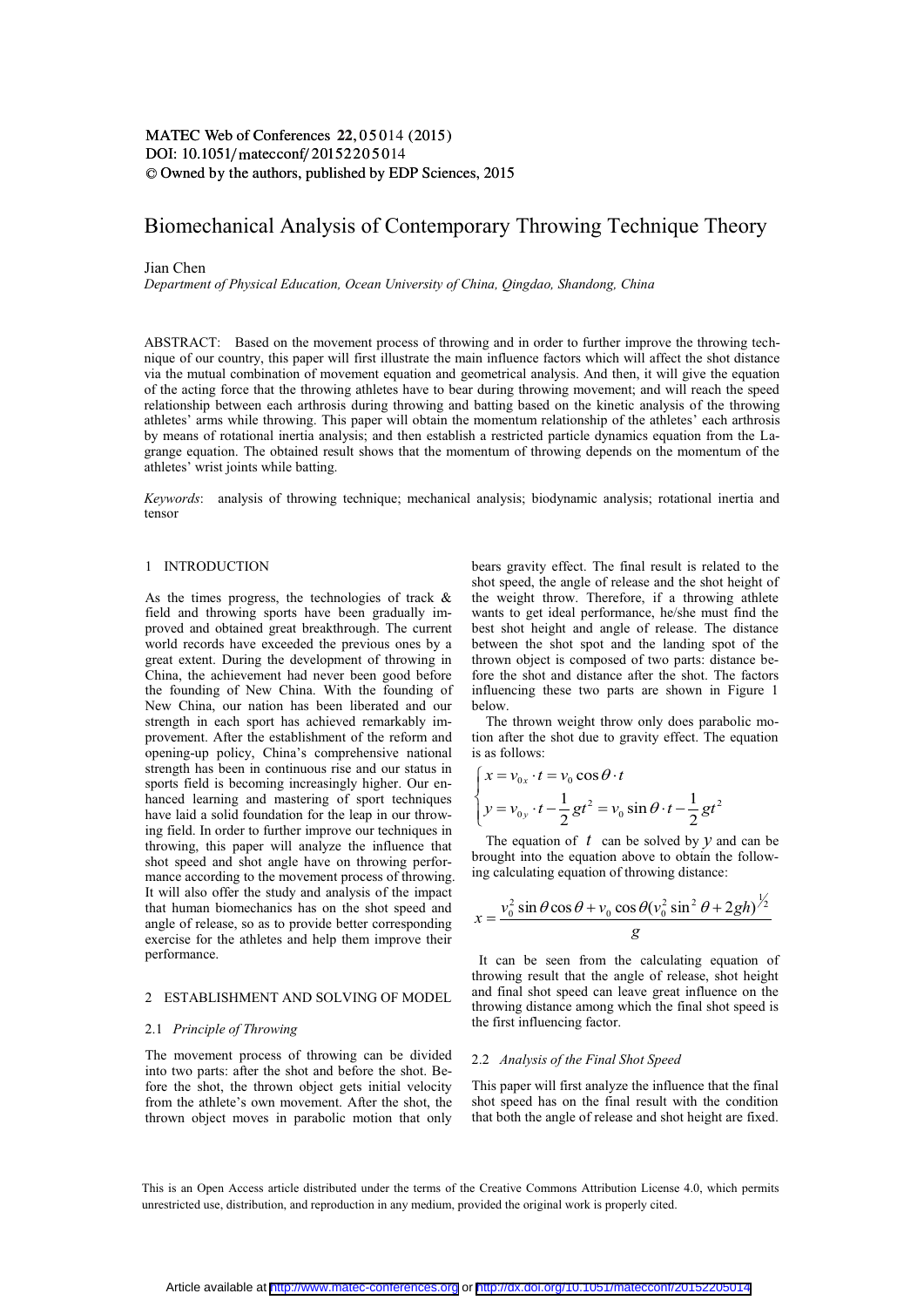## MATEC Web of Conferences



Figure 1. Analysis of the Influence Factors of Distance

| . m.<br>Speed $(\frac{m}{s})$<br>27<br>20<br>22<br>25<br>26<br>23<br>24<br>14         | 28<br>29<br>30          |
|---------------------------------------------------------------------------------------|-------------------------|
| Result( $m$ )<br>42.57<br>50.83<br>60.03<br>65.12<br>70.24<br>82.31<br>25.45<br>55.46 | 87.88<br>93.4<br>97.5   |
| Table 2. The Influence that Different Angles of Release Have on the Distance          |                         |
| 38<br>48<br>50<br>Angle<br>30<br>35<br>40<br>43<br>45                                 | 58<br>55<br>60          |
| 66.92<br>71.98<br>75.78<br>78.63<br>74.89<br>75.00<br>75.86<br>Distance(m)<br>74.05   | 68.31<br>70.68<br>65.42 |

Fixed parameters: the angle of release is 43° and the shot height is 1.6m. See Table 1 for the results.

It can be seen from the table above that the final shot speed has obvious influence on the throwing results. When the speed is 14m/s, the throwing distance is about 25m. However, when the final shot speed of an ordinary athlete is within 26~30m/s, the throwing distance can be 70m if the shot speed can reach 26m/s. When the final shot speed is 27m/s or 28m/s, the throwing distance can be 80m or even 90m. As a result, the improvement of the final shot speed can lead to the improvement in the athletes' final throwing performance.

### 2.3 *Analysis of the Angle of Release and the Shot Height*

When there's little air friction, the movement of the thrown weight throw can be regarded as standard oblique projectile motion. Set the speed and the initial spot as constant values, different angles of release can make large differences in the athletes' throwing results. See the parabolic paths formed by different angles of release in Figure 2.

It can be seen from Figure 2 that the angle of release can only lead to the best distance within a certain range. When there's no influence from air friction, the parabola span can reach its maximum value if the angle of release is 45°. Take weight throw as an example; and see the relationship between the angle of release and the distance in Table 2.



Figure 2. The relation between angle of release and distance

In the physical situation, besides the gravity effect, the weight throw will also be affected by the resistance formed in air streaming. For simplification, regard the weight throw as a material point. In accordance with Newton's laws of motion, the motion mode of the weight throw is shown in Figure 3.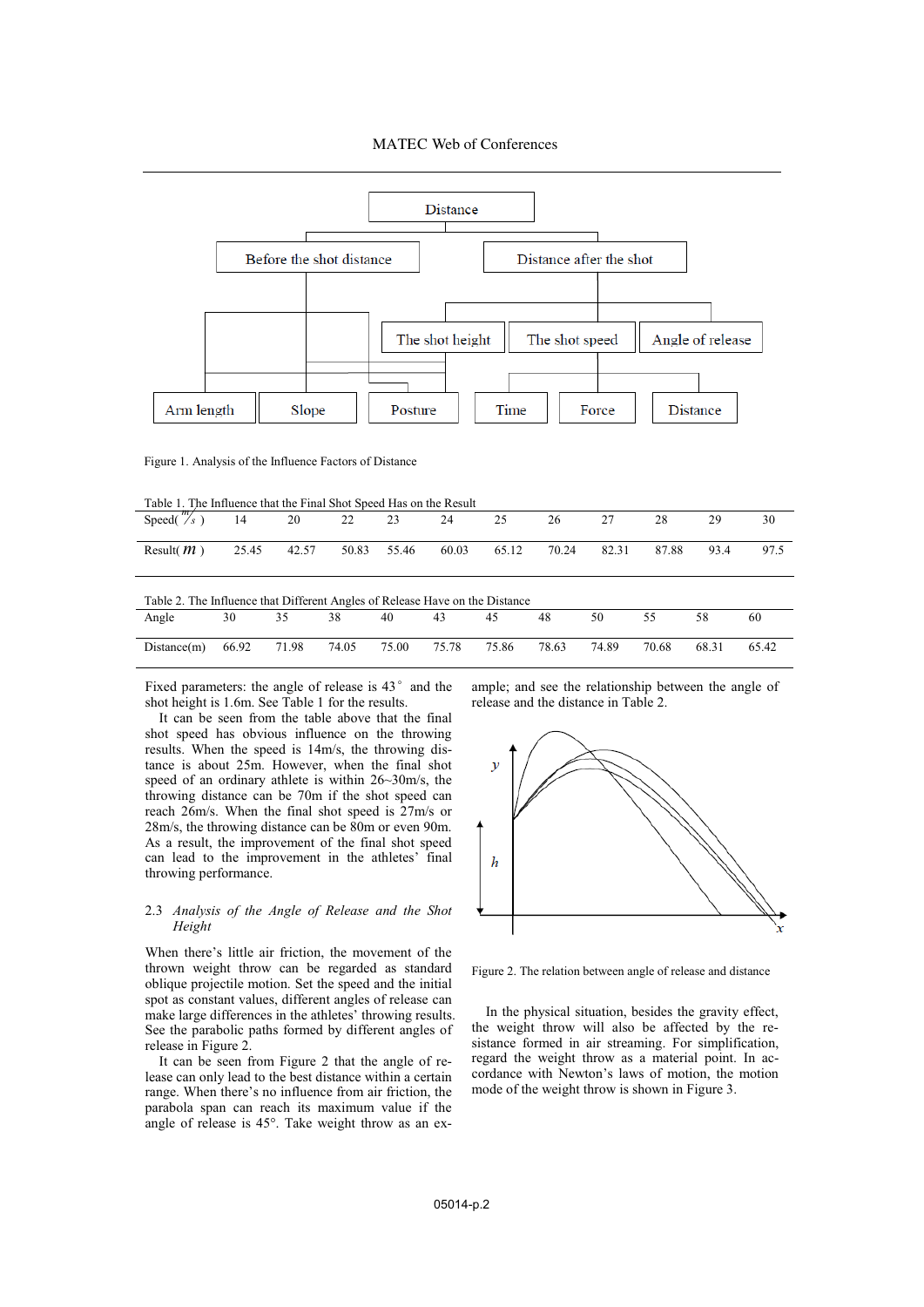

Figure 3. The Schematic Diagram of the Weight Throw Movement in the Air

In the figure, *S* refers to the radius vector while *R* refers to the air friction. Therefore, the weight throw movement can be expressed by the differential equation shown as follows:

$$
m\frac{d^2s}{dt^2} = G + R
$$

According to hydromechanics, we also know that wake flow will appear when the weight throw flies in the air, and it will form streaming resistance to the air. The streaming resistance and the air dynamical pressure are in direct proportion. The expression is given below:

$$
R = -cA \frac{\rho V^2}{2}
$$

Among which, c refers to the resistance coefficient;

 $A = \frac{\pi d^2}{4}$ ;  $\rho$  refers to the air density; *V* refers to the

speed of the weight throw; and *d* refers to the diameter of the weight throw. The equation set given below can be obtained by bringing equation (2) into equation (1):

$$
\begin{cases}\n m \frac{d^2 x}{dt^2} = -\frac{cA \rho}{2} (v_x^2 + v_y^2)^{\frac{1}{2}} v_x \\
 m \frac{d^2 y}{dt^2} = -mg - \frac{cA \rho}{2} (v_x^2 + v_y^2)^{\frac{1}{2}} v_y\n\end{cases}
$$

While solving the above equation set, set  $z_1 = x, z_2 = \frac{dx}{dt}, z_3 = y, z_4 = \frac{dy}{dt}$  in order to simplify

the above equation set into four differential equations

of first order:

$$
\begin{cases}\n\frac{dz_1}{dt} = z_2 \\
\frac{dz_2}{dt} = -\frac{cA\rho}{2m}(z_2^2 + z_4^2)^{\frac{1}{2}} z_2 \\
\frac{dz_3}{dt} = z_4 \\
\frac{dz_4}{dt} = -g - \frac{cA\rho}{2m}(z_2^2 + z_4^2)^{\frac{1}{2}} z_4\n\end{cases}
$$

Apply Runge-kutta numerical integration to solve the above equations and obtain the relationship between the flying distance of the weight throw and the angle of release, the shot height, the shot speed and the air friction coefficient. The results show that the angle of release, the shot height, the final shot speed and the air friction coefficient can leave different influences on the athletes' final performance. And among the influence factors, the final shot speed has the greatest influence. With the increasing of the final shot speed, the flying distance of the weight throw can be greatly improved. However, the influences that the shot height and the air friction coefficient have on the athletes' final performance are not so obvious. In the physical condition, the athletes stand in the basically same environment and share the same average height. As a result, the best choice to improve the throwing performance is to enhance the training for the final shot speed and the control of the angle of release.

#### 2.4 *Kinetic Analysis of Throwing*

Regard the upper arm and the forearm that an athlete uses while throwing as two rigid bodies with different volumes; and integrate the shoulder joint, elbow joint and wrist joint into a model with three degrees of freedom as shown in Figure 4.



Figure 4. The Schematic Diagram of the Degrees of Freedom of the Throwing Athlete's Throwing Arm

Set the throwing athlete's shoulder joint, elbow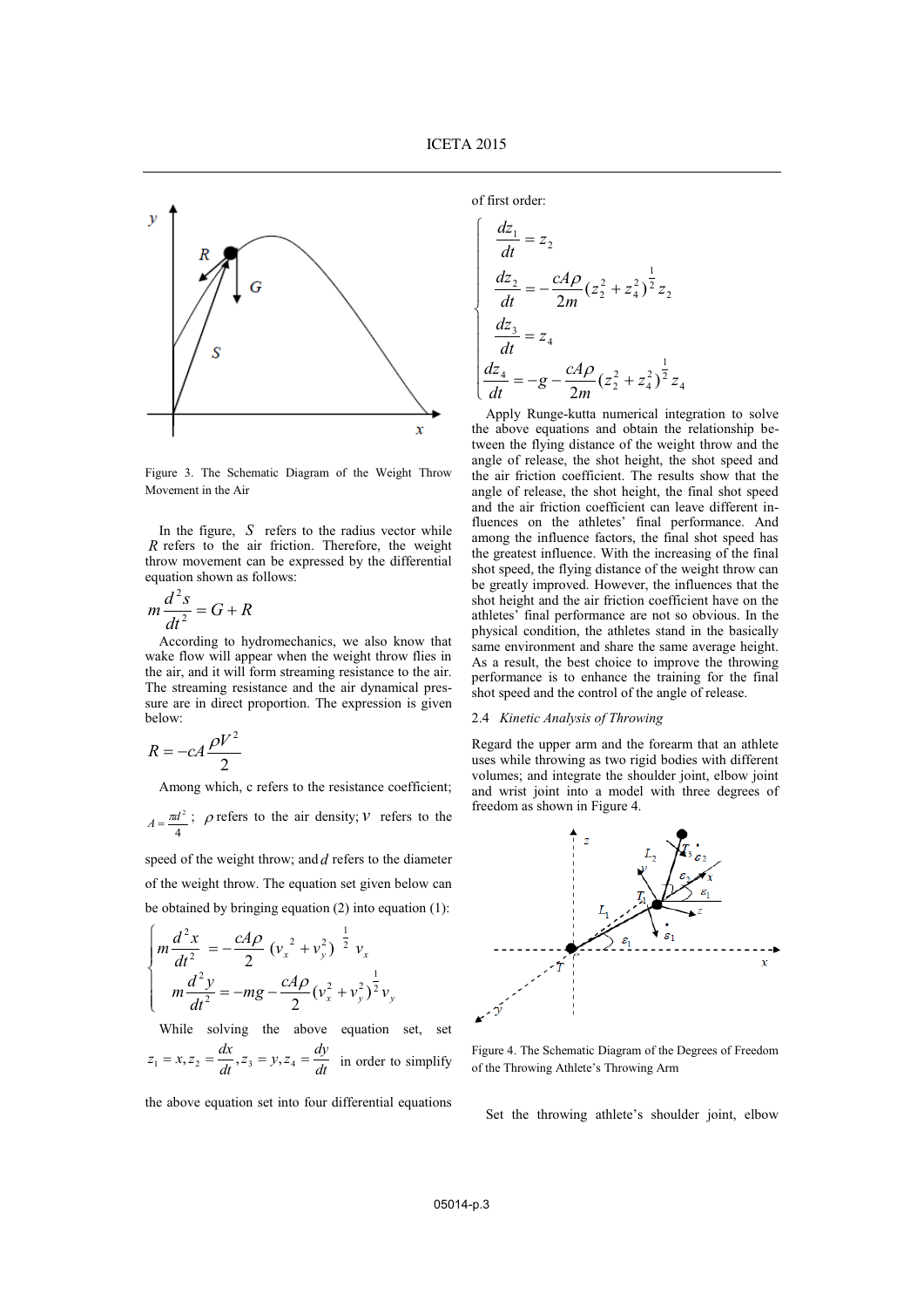joint and wrist joint as  $T$ ,  $T_1$  and  $T_3$  respectively; set the upper arm and the forearm as  $L_1, L_2$ ; and set the dissection angles as  $\epsilon_1, \epsilon_2$ . Among which, the three dimensional vectors of *T* and  $T_1$  are  $\frac{1}{\gamma_1, \gamma_2}$ acting as the angular velocities of the athlete's throwing upper arm and forearm relative to the earth. The speed of  $T_1$  is  $\int_1^2$  and its value can be calculated as follows:

$$
\boldsymbol{\varepsilon}_2 = \boldsymbol{\gamma}_2 - \boldsymbol{\gamma}_1
$$

When a throwing athlete does throwing, the shot speed and the momentum of the thrown object depend on the speed of the wrist at the moment of throwing. However, the angle speeds of the upper arm and the forearm which do the throwing motion and the angle speed of  $T_{1}$  can leave influence on the angle speed of  $T_3$ . As  $T_1$  leads  $L_2$  to do translation and rotation during its circling motion, the speed of  $T_3$  and its relative speed is related to the speed of  $T_1$ , which is:

$$
\vec{C}(\vec{T}_1)_{G} = \vec{\varepsilon}_1 \times \vec{R}_1 = \vec{\varepsilon}_1 \times \vec{R}_1
$$
  

$$
\vec{C}(\vec{T}_3)_{L} = \vec{\varepsilon}_2 \times \vec{R}_2
$$

 $\vec{C}(\vec{T}_1)_{G}$  refers to the velocity vector of  $T_1$  in the reference system and  $\overrightarrow{C(T_3)}_L$  refers to the speed of  $T_3$  relative to  $T_1$ .  $\mathcal{E}_1, \mathcal{E}_2$  respectively refer to the angle speeds of *T* and  $T_1$ .  $\overrightarrow{R_1}$  refers to the position vectors form *T* to  $T_1$  while  $\overrightarrow{R}_2$  refers to the position vectors from  $T_1$  to  $T_3$ .

In order to obtain the speed of  $\frac{7}{2}$  which is relative to the reference system:  $T_{\frac{3}{G}} = C(T_{\frac{3}{3}})_{G}$ , the influence that the local motion of  $L_1$  and  $L_2$  has on  $T_1$ should be first calculated. According to the theorem of vector, the following equation can be obtained:

$$
\vec{T}_{3\,G} = \vec{\varepsilon}_1 \times \vec{R}_1 + \vec{\varepsilon}_2 \times \vec{R}_2 + \vec{\varepsilon}_1 \times \vec{R}_2
$$
\n
$$
\vec{T}_{3\,G} = \vec{\varepsilon}_1 (\vec{R}_1 + \vec{R}_2) + \vec{\varepsilon}_2 \times \vec{R}_2
$$

It can be simplified as:

$$
\vec{T}_{3\,G} = \vec{T}_{3\,G} \times \vec{\varepsilon}_1 + \vec{\varepsilon}_2 \times \vec{R}_2
$$

 $\vec{T}_{3}$   $\vec{G} \times \vec{\epsilon}_1$  refers to the speed of  $T_1$  generated by  $T$ ;  $\epsilon_2 \times R_2$  refers to the speed of  $T_3$  generated by  $T_1$ ;  $^{T_3}G$  refers to the position vector of  $^{T_3}$  in the reference system.

In order to express the speed relation among  $T$ ,  $T_1$ and  $T_3$  more specifically, the relationship between the angles of  $T$  and  $T_1$  with the position of  $T_3$  in the model shown in Figure 3 can be written as:

$$
\begin{cases}\nx_p = R_1 \cos \varepsilon_1 + R_2 \cos(\varepsilon_1 + \varepsilon_2) \\
y_p = R_1 \sin \varepsilon_1 + R_2 \sin(\varepsilon_1 + \varepsilon_2) \\
z_p = R_1 \cos \varepsilon_1 + R_2 \sin(\varepsilon_1 + \varepsilon_2)\n\end{cases}
$$

Conduct differential operation to the angles of *T* and  $T_{\perp}$ . The relationship between the angles of *T* and  $T_1$  with the position of  $T_3$  can be obtained from the equation above:

$$
\begin{cases}\n dX = \frac{\partial X(\varepsilon_1, \varepsilon_2)}{\partial \varepsilon_1} d\varepsilon_1 + \frac{\partial X(\varepsilon_1, \varepsilon_2)}{\partial \varepsilon_2} d\varepsilon_2 \\
 dY = \frac{\partial Y(\varepsilon_1, \varepsilon_2)}{\partial \varepsilon_1} + \frac{\partial Y(\varepsilon_1, \varepsilon_2)}{\partial \varepsilon_2} d\varepsilon_2 \\
 dZ = \frac{\partial Z(\varepsilon_1, \varepsilon_2)}{\partial \varepsilon_1} + \frac{\partial Z(\varepsilon_1, \varepsilon_2)}{\partial \varepsilon_2} d\varepsilon_2\n\end{cases}
$$

Converse the equation above into matrix form as:

$$
\begin{pmatrix} dX \\ dY \\ dZ \end{pmatrix} = \begin{pmatrix} \frac{\partial X(\varepsilon_1, \varepsilon_2)}{\partial \varepsilon_1} & \frac{\partial X(\varepsilon_1, \varepsilon_2)}{\partial \varepsilon_2} \\ \frac{\partial Y(\varepsilon_1, \varepsilon_2)}{\partial \varepsilon_1} & \frac{\partial Y(\varepsilon_1, \varepsilon_2)}{\partial \varepsilon_2} \\ \frac{\partial Z(\varepsilon_1, \varepsilon_2)}{\partial \varepsilon_1} & \frac{\partial Z(\varepsilon_1, \varepsilon_2)}{\partial \varepsilon_2} \end{pmatrix} \begin{pmatrix} d\varepsilon_1 \\ d\varepsilon_2 \end{pmatrix}
$$

According to the nature of the matrix and the vector product method, the equation above can be written as:  $d\overrightarrow{T}_{3}$   $\overrightarrow{G} = Y d \overrightarrow{\varepsilon}$ , among which  $\overrightarrow{Y}$  is

$$
\vec{Y} = \begin{pmatrix} \frac{\partial X}{\partial \varepsilon_1} & \frac{\partial X}{\partial \varepsilon_2} \\ \frac{\partial Y}{\partial \varepsilon_1} & \frac{\partial Y}{\partial \varepsilon_2} \\ \frac{\partial Z}{\partial \varepsilon_1} & \frac{\partial Z}{\partial \varepsilon_2} \end{pmatrix}
$$

 $\overrightarrow{Y}$  refers to the differential relationship between the angular displacement of the node in the current structure and the infinitesimal displacement of  $T_3$ . The following equation can be obtained by bringing the matrix relation equation into the equation above: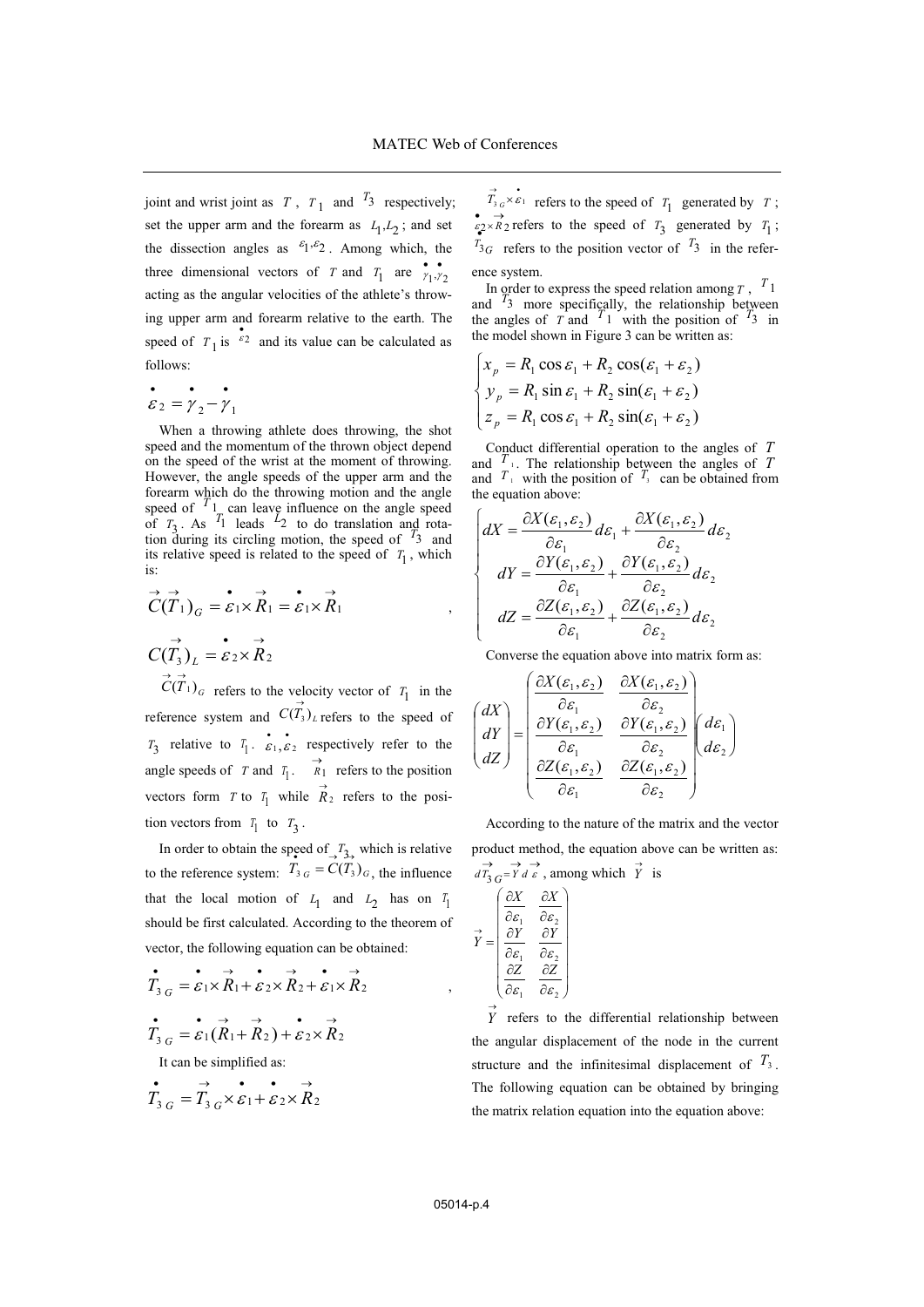$$
\frac{d\vec{T}_{3\,G}}{dt} = \vec{Y}\frac{d\vec{\epsilon}}{dt} \text{ or } \vec{T}_{3\,G} = \vec{Y}[\vec{\epsilon}_{1}, \vec{\epsilon}_{2}]^{T}
$$

The following equation can be obtained by bringing the equation above into the calculating equation for the relative speed of  $T_3$ :

$$
\dot{O}_G = \begin{pmatrix} \frac{\partial X}{\partial \varepsilon_1} & \frac{\partial X}{\partial \varepsilon_2} \\ \frac{\partial Y}{\partial \varepsilon_1} & \frac{\partial Y}{\partial \varepsilon_2} \\ \frac{\partial Z}{\partial \varepsilon_1} & \frac{\partial Z}{\partial \varepsilon_2} \end{pmatrix} \vec{\varepsilon}_1, \vec{\varepsilon}_2 \vec{\varepsilon}_1 + \vec{\varepsilon}_2 \times \vec{R}_2
$$

According to the rotational inertia principle, the overall rotational inertia of the throwing athlete should be:

$$
P = \sum M_i H_i^2
$$

Among which,  $M_i$  refers to the quality of each particle of a human body and *H* refers to the distance from the athlete's each particle to the axis. As a human body is a rigid body with continuous distribution, the following equation can be obtained:

$$
P = \iiint_{V} H^2 dm = \iiint_{V} H^2 \rho dV
$$

 $\rho$  refers to human density. The rotational tensor  $Y_c$  of the arm that the throwing athlete uses while throwing is as follows:

$$
\overleftrightarrow{Y}_c = \iiint_{V} \rho (H^2 \overleftrightarrow{E} - \overrightarrow{H} \overrightarrow{H}) dV
$$

The expression of the vector quantity on the arbitrary point of the throwing athlete's body is  $_1 E_1 + H_2 E_2 + H_3 E_3$  $\overrightarrow{H} = H_1 \overrightarrow{E}_1 + H_2 \overrightarrow{E}_2 + H_3 \overrightarrow{E}_3$ .  $\overrightarrow{H} \overrightarrow{H}$  refers to the product of two vectors. The unit tensor is:

$$
\overrightarrow{E} = \begin{bmatrix} 1 & & \\ & 1 & \\ & & 1 \end{bmatrix}
$$

The unit orthogonal curve frame is  $(C; \vec{E}_1, \vec{E}_2, \vec{E}_3)$ .

The resultant moment of the arm that the throwing athlete uses while throwing is  $\vec{\Sigma} \times \vec{k}_c$ .  $\vec{\beta}$  refers to the athlete's acceleration vector in the inertia moving system while  $\vec{\omega}$  refers to angular speed. Therefore, the rotational tensor moment equation of the athlete's arm while throwing is as follows:

$$
\sum \vec{k}_c = \vec{Y}_c \cdot \vec{\beta} + \vec{\omega} \times \vec{Y}_c \cdot \vec{\beta}
$$

The moment equation above of the athlete's arm on each coordinate orientation is the projection of the original moment equation on the three-position coordinate system. Hence, the resultant external moment  $T_1$  generated by the athlete's arm rotating while throwing is as follows:

$$
T_1 = \eta_1 \cdot J_1
$$

 $\eta_1$  refers to the angular accelerated speed of the arm for throwing while  $J_1$  refers to the rotational inertia of the arm:

$$
J_1 = \frac{m_1 j_1^2}{2}
$$

 $j_1$  refers to the radius of the upper arm;  $m_1$  refers to the quality of the upper arm; and  $\eta_1$  refers to the angular accelerated speed of the upper arm:

$$
\eta_1 = \frac{dw_1}{dt} = \frac{d^2\beta_1}{dt^2}
$$

Then, the angular speed of the forearm  $\eta_2$  should be:

$$
\eta_2 = \frac{dw_2}{dt} + \frac{dw_1}{dt} = \frac{d^2\beta_2}{dt^2} + \frac{d^2\beta_1}{dt^2}
$$

Establish a restricted particle dynamics equation according to the Lagrange equation. The d Lagrange function  $U$  is the difference value between the system kinetic energy  $J$  and the potential energy  $Q$ :  $U = J - Q$ 

The system dynamics equation should be:

$$
F_i = \frac{d}{dt} \left( \frac{\partial U}{\partial \dot{q}_i} - \frac{\partial U}{\partial q_i} \right) \quad i = 1, 2, L, n
$$

Among which,  $\frac{\&}{q_i}$  refers to the corresponding speed of particle;  $q_i$  refers to the kinetic energy of particle and the coordinate of potential energy; and  $F_i$  refers to the force placed on the No. i coordinate. The included angles between the upper arm and the coordinate axis and between the forearm and the coordinate axis are  $\varepsilon_1, \varepsilon_2$  respectively while the lengths are  $L_1, L_2$  respectively.  $p_1, p_2$  respectively refer to the distance from the centre-of-gravity positions of the upper arm and the forearm to the center of *T* and the distance from the centre-of-gravity positions of the upper arm and the forearm to  $T_1$ . Thus, the barycentric coordinates of the upper arm  $(X_1, Y_1)$  should be:

$$
\begin{cases}\nX_1 = p_1 \sin \varepsilon_1 & Y_1 = p_1 \cos \varepsilon_1 \\
X_2 = L_1 \sin \varepsilon_1 + p_2 \sin(\varepsilon_1 + \varepsilon_2) & Y_2 = -L_1 \cos \varepsilon_1 - p_2 \cos(\varepsilon_1 + \varepsilon_2)\n\end{cases}
$$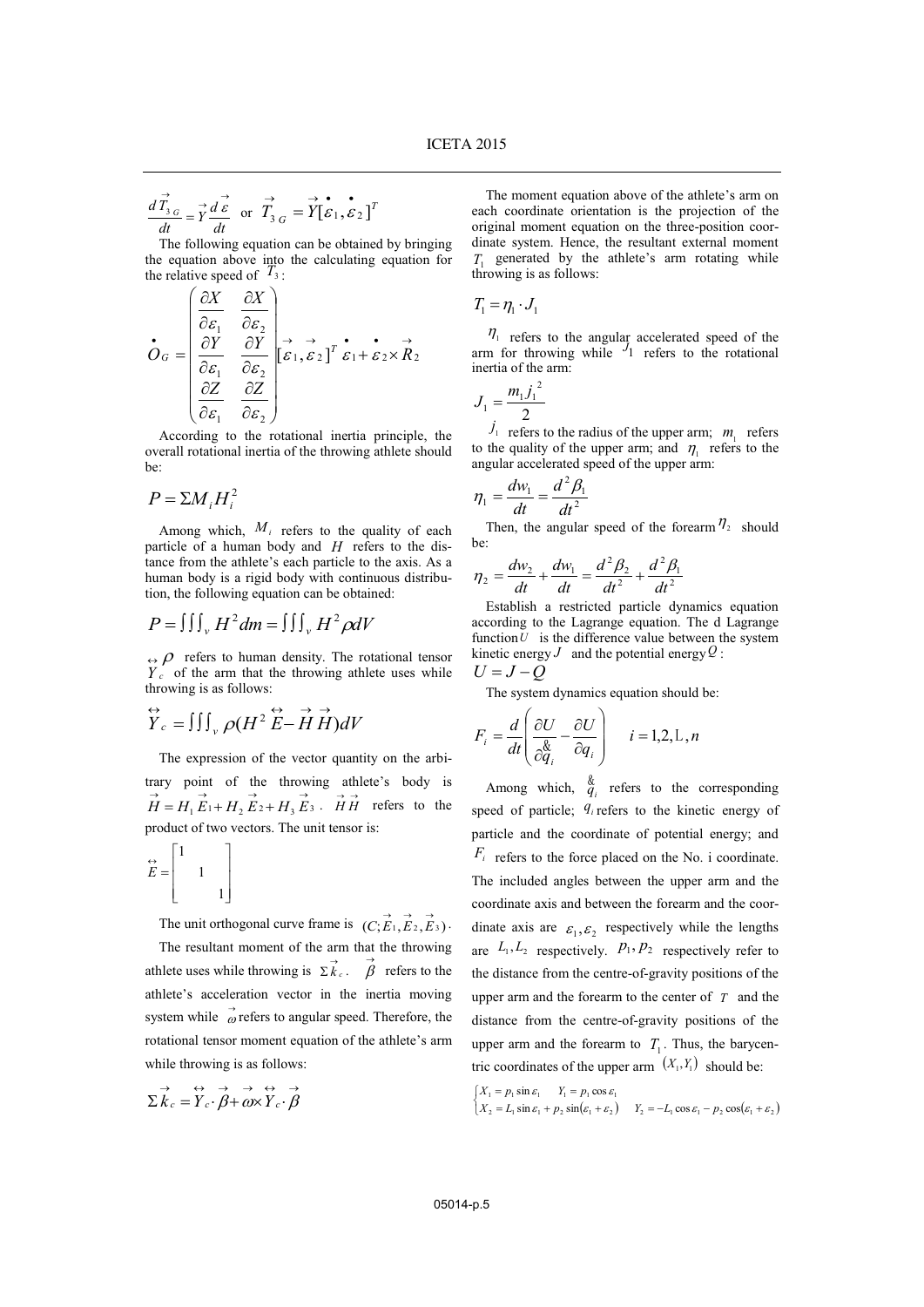In a similar way, the barycentric coordinates of the forearm  $(X_2, Y_2)$  can also be calculated.

The expressions of the system kinetic energy  $E_k$ and the system potential energy  $E_p$  are as follows:

$$
\begin{cases}\nE_k = E_{k1} + E_{k2}, E_{k1} = \frac{1}{2} m_1 p_1^2 \varepsilon_1^2 \\
E_{k2} = \frac{1}{2} m_2 L_1^2 \varepsilon_1^2 + \frac{1}{2} m_2 p_2^2 (\varepsilon_1 + \varepsilon_2)^2 + m_2 L_2 p_2 (\varepsilon_{01}^2 + \varepsilon_1 \varepsilon_2) \cos \varepsilon_2 \\
E_p = E_{p1} + E_{p2}, E_{p1} = \frac{1}{2} m_1 g p_1 (1 - \cos \varepsilon_1) \\
E_{p2} = m_2 g p_2 [1 - \cos(\varepsilon_1 + \varepsilon_2)] + m_2 g L_1 (1 - \cos \varepsilon_1)\n\end{cases}
$$

The moment  $M_h$  at *T* and the moment  $M_k$  at *T*<sub>1</sub> obtained by the Lagrange system kinetic equation are as follows:<br>The  $B_{ijk}$  in the equation above is:

$$
B_{111} = 0 \t B_{222} = 0 \t B_{121} = 0 \t B_{22} = m_2 p_2^2
$$
  
\n
$$
B_{11} = m_1 p_1^2 + m_2 p_2^2 + m_2 L_1^2 + 2 m_2 L_1 p_2 \cos \varepsilon_2
$$
  
\n
$$
B_1 = (m_1 p_1 + m_2 L_1) g \sin \varepsilon_1 + m_2 p_2 g \sin(\varepsilon_1 + \varepsilon_2)
$$
  
\n
$$
B_{12} = m_2 p_2^2 + m_2 L_1 p_2 \cos \varepsilon_2 \t B_{21} = m_2 p_2^2 + m_1 L_1 p_2 \cos \varepsilon_2
$$
  
\n
$$
B_{122} = -m_2 L_1 p_2 \sin \varepsilon_2 \t B_{211} = m_2 L_1 p_2 \sin \varepsilon_2
$$
  
\n
$$
B_{112} = -2 m_2 L_1 p_2 \sin \varepsilon_2 \t B_{212} = B_{122} + B_{211} \t B_2 = m_2 p_2 g \sin(\varepsilon_1 + \varepsilon_2)
$$

According to the analysis, it can be concluded that the momentum of throwing depends on the momentum of wrist while throwing. Therefore, while throwing, the athletes must enhance their arm swing dynamics. When  $\varepsilon_1, \varepsilon_2$  accord with namics. When  $\varepsilon_1, \varepsilon_2$  accord with  $38^\circ < \varepsilon^1 + \varepsilon^2 < 95^\circ$  and  $0 < \varepsilon_1 < \varepsilon_2$ , the speed of  $T_3$ can reach the maximum value on the sagittal surface. Furthermore, with the increasing of  $\sum_{\varepsilon_1}$  and  $\sum_{\varepsilon_2}$ , the change rate of the dissection angles at  $L_1$  and  $L_2$  in unit time will reach the maximum values during the athlete's throwing. In this period, the change rate of the dissection angle at  $L_2$  is greater than that of  $L_1$ . The principle is that the included angle of  $L_1^2$  and  $L_2$  at the moment of batting can be almost 180°, and the force will pass along the axis of  $L_1$  to  $L_2$ . However, as  $L_1^{\text{Puss} \text{ along } L_2}$  are connected with each other, there's a certain loss of the force during the process of passing. As a result, the angle speed at  $L_2$ is greater than that of  $L_1$  which is more beneficial for the acceleration at  $T<sub>1</sub>$ . According to the kinetic analysis results of the athlete's arm while throwing, it can be concluded that during throwing, the throwing athletes should firstly adjust the angles of their shoulder joints to the minimum value; and then adjust the angles of elbow joints and wrist joints to the minimum values. Greater crook degree of arm can be more helpful to accelerate the speed of wrist joint and make the angle speed of forearm become greater than the angle speed of upper arm, so as to increase the mechanical impulse generated by batting.

#### 3 CONCLUSION

This paper first obtains the main influence factors

affecting the throwing distance by the mutual combination of motion equation and geometrical analysis. And then, it gives the acting force equation that the athletes have to bear during throwing. This paper also takes the influence that the air friction has on the throwing distance and the shot height into consideration. It establishes the kinetic differential equation of the weight throwing while flying in the air; and obtains the best angle of release.

Moreover, this paper also builds the speed relationship between each arthrosis during throwing and batting based on the kinetic analysis of the throwing athletes' arms while throwing. It obtains the momentum relationship of the athletes' each arthrosis by means of rotational inertia analysis; and then establishes a restricted particle dynamics equation from the Lagrange equation. The obtained result shows that the momentum of throwing depends on the momentum of the athletes' wrist joints while batting. Besides, while throwing, the athletes should first adjust the angles of their shoulder joints to the minimum value; and then adjust the angles of elbow joints and wrist joints to the minimum values. Greater crook degree of arm can be more helpful to accelerate the speed of wrist joint and make the angle speed of forearm become greater than the angle speed of upper arm, so as to increase the mechanical impulse generated by batting. The results show that the best angle of release should be 44°. When an athlete's final shot speed reaches 26~30m/s, the acting force he/she bears is between 2KN and 3KN. Besides, final shot speed can bring better performance. In professional games, the athletes will have the same average height and will be in the basically same environment. As a result, the influence that the shot height and the air friction have on the final performance is minor and can be neglected.

#### REFERENCES

- [1] Theoretical Mechanics Teaching and Research Office of Harbin Institute of Technology. 2002. *Theoretical Mechanics*. Beijing: Higher Education Press.
- [2] Prandtl L, Auswatiki K & Vigerhart K. 1981. *Introduction to Hydromechanics*. Translated by Guo Y.H. & Lu S.J. Beijing: Science Press.
- [3] Li Y.G. 2003. *Biomechanics Foundation of Exercise Training*. Wuhan: Hubei Science and Technology Press, pp: 10.
- [4] Vladimir. 2004. Translated by Lu A.Y. *Sports Biomechanics*. Beijing: People's Sports Publishing House of China, pp: 377-379.
- [5] Drafting Group of Sports Biomechanics. 2000, *Sports Biomechanics*. Beijing: Higher Education Press, pp: 54.
- [6] Wang Q. 2004. Application of sports biomechanics methods in analysis of motion. *Journal of Shenyang Sport University*, 2.
- [7] Yan H.G. 2012. *Sports Biomechanics*. Beijing: Beijing Normal University Press.